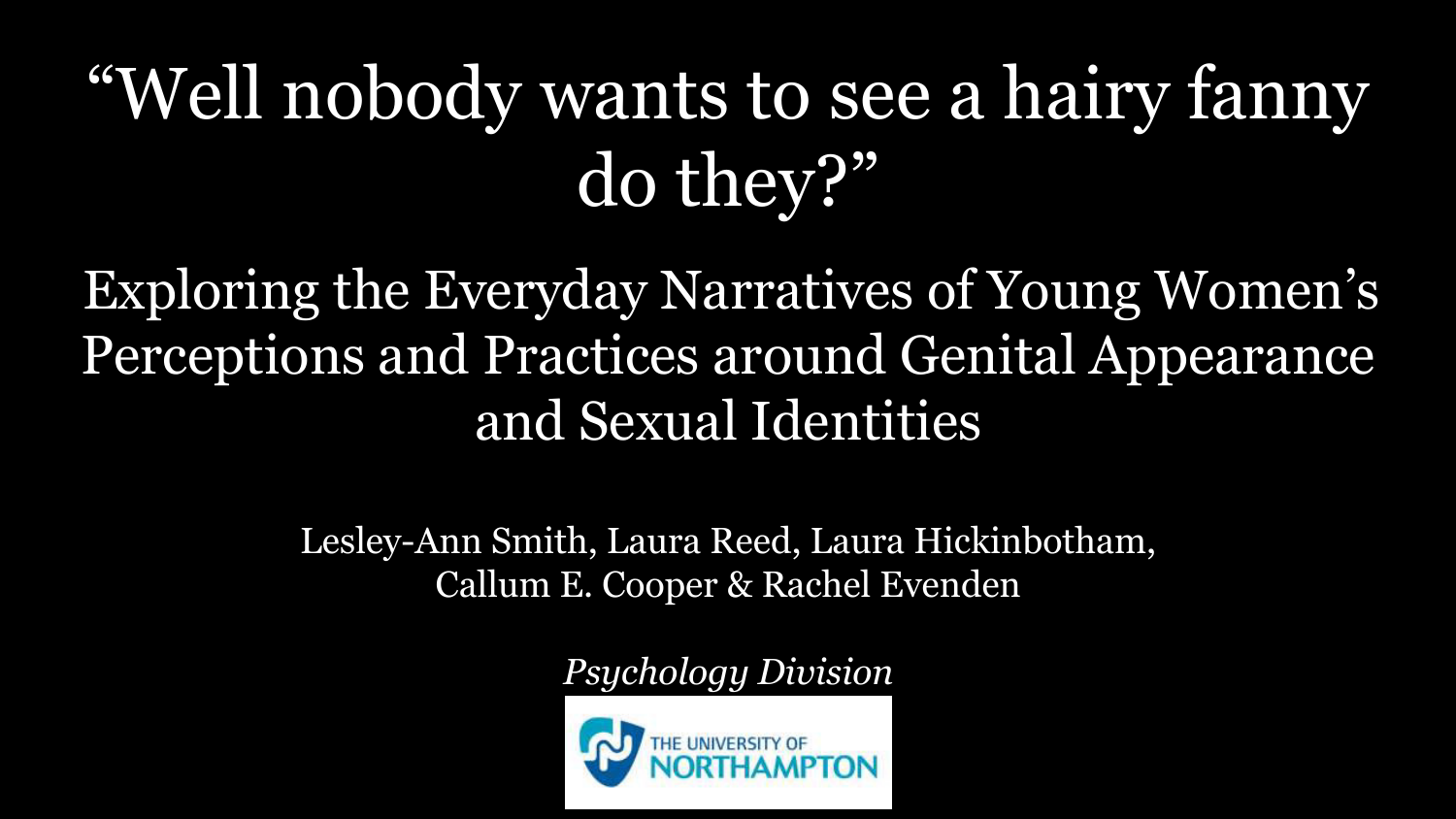# Culture, Gender and Social Norms

- The idealised female body in modern Western society
- Feminine/Masculine social constructions
- Pubic hair
- Gendered practice?
- Media influence



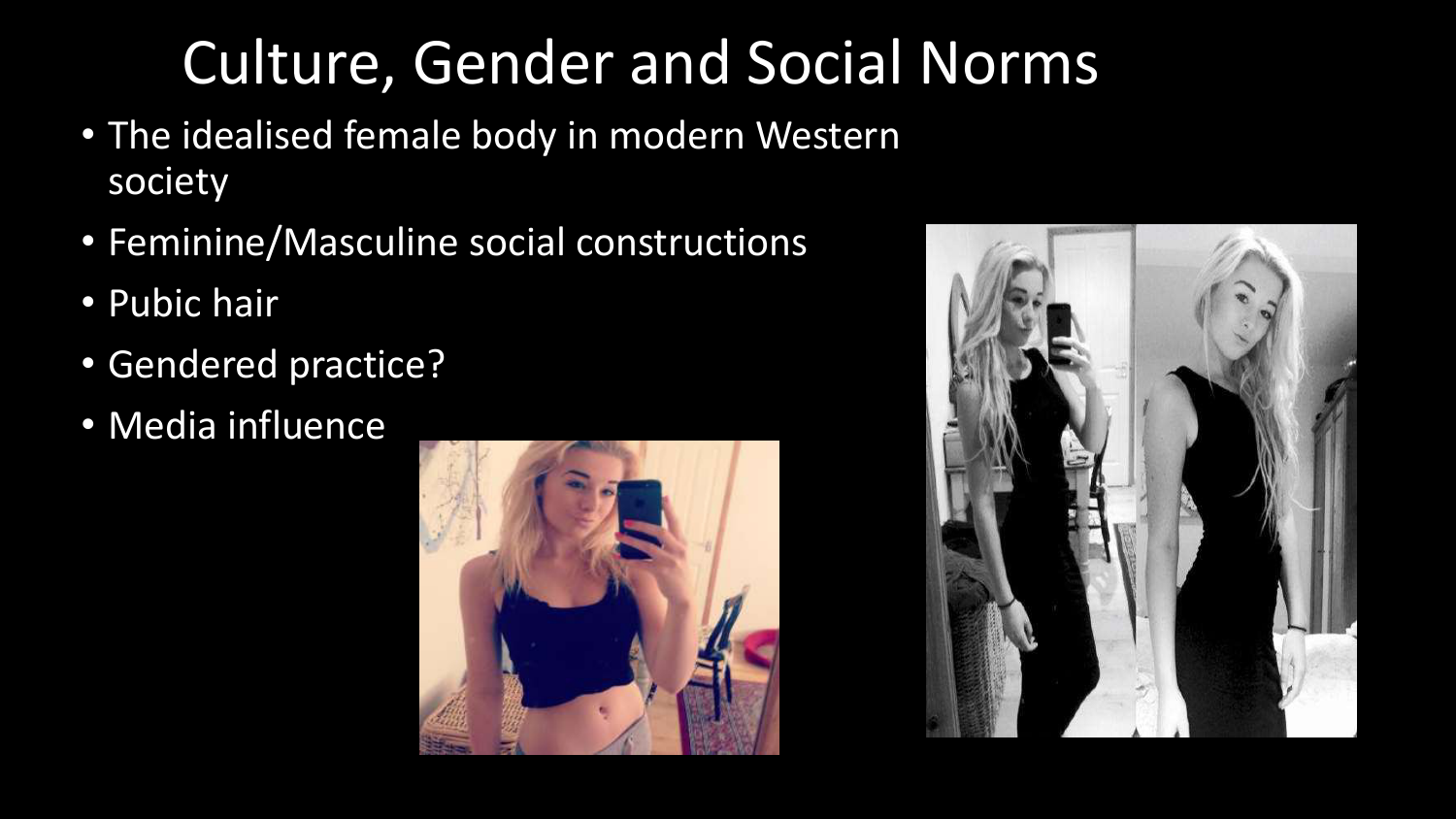#### Culture, Gender and Social Norms



- Women who do not adhere to a hairless norm often experience negative social consequences (Caselli, 2006)
- Women with (visible) body hair are viewed in fairly negative ways:
	- as less (sexually) attractive
	- Less sociable
	- Less positive
	- Less happy
	- More aggressive than women without body hair (Basow & Braman, 1998; Basow & Willis, 2001)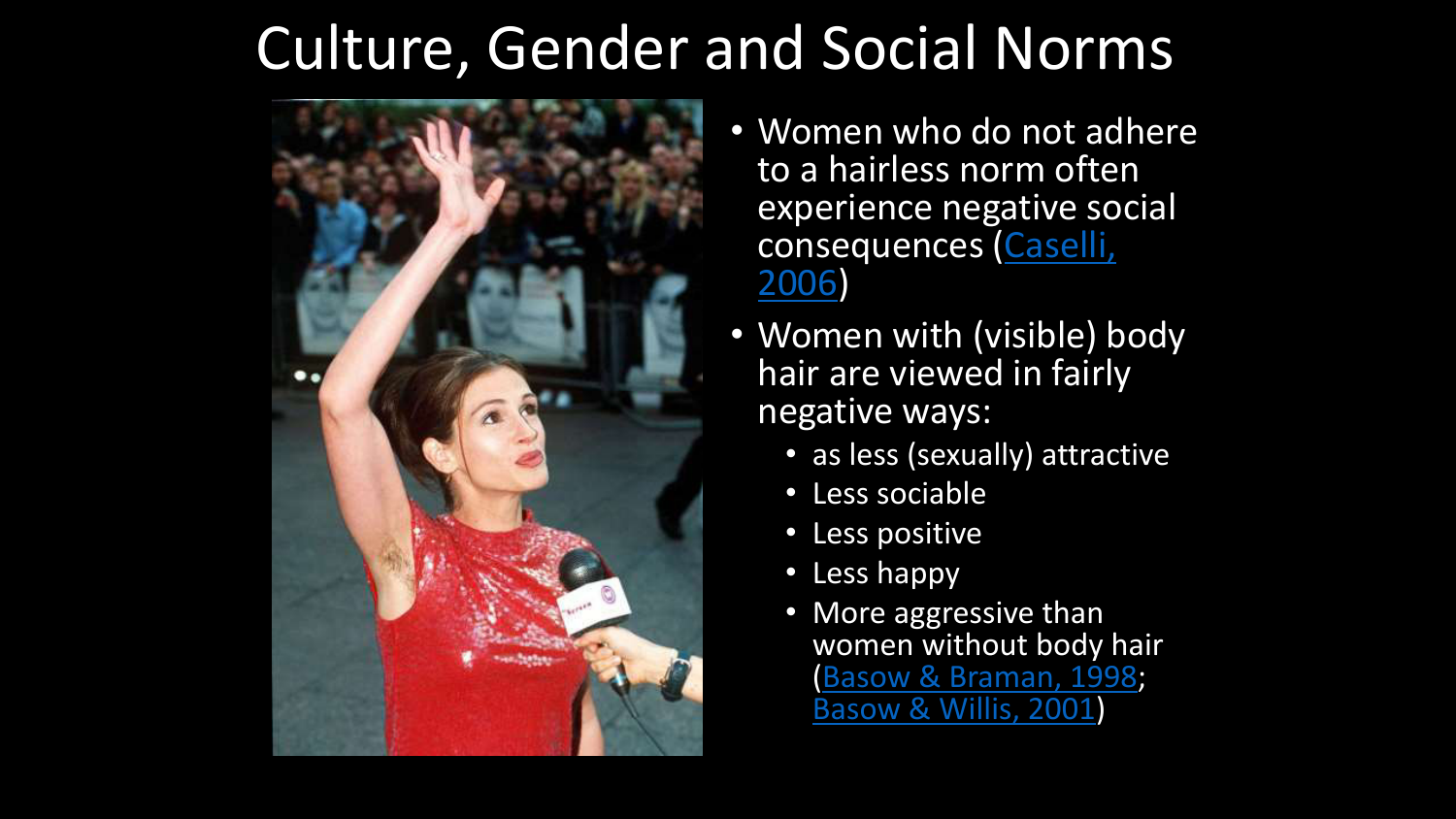# **Culture, Gender and Social Norms**

- Practice largely ceased in late  $19<sup>th</sup>$  C restarted in the 1980's (Ramsey et al., 2009)
- "It is now unusual for clinicians...to examine any woman under the age of 30 who still has all of her pubic hair" (Riddell, Varto, & Hodgson, 2010, p. 121)
- Rising trend to remove all hair in Anglo Western societies (Fahs, 2014)



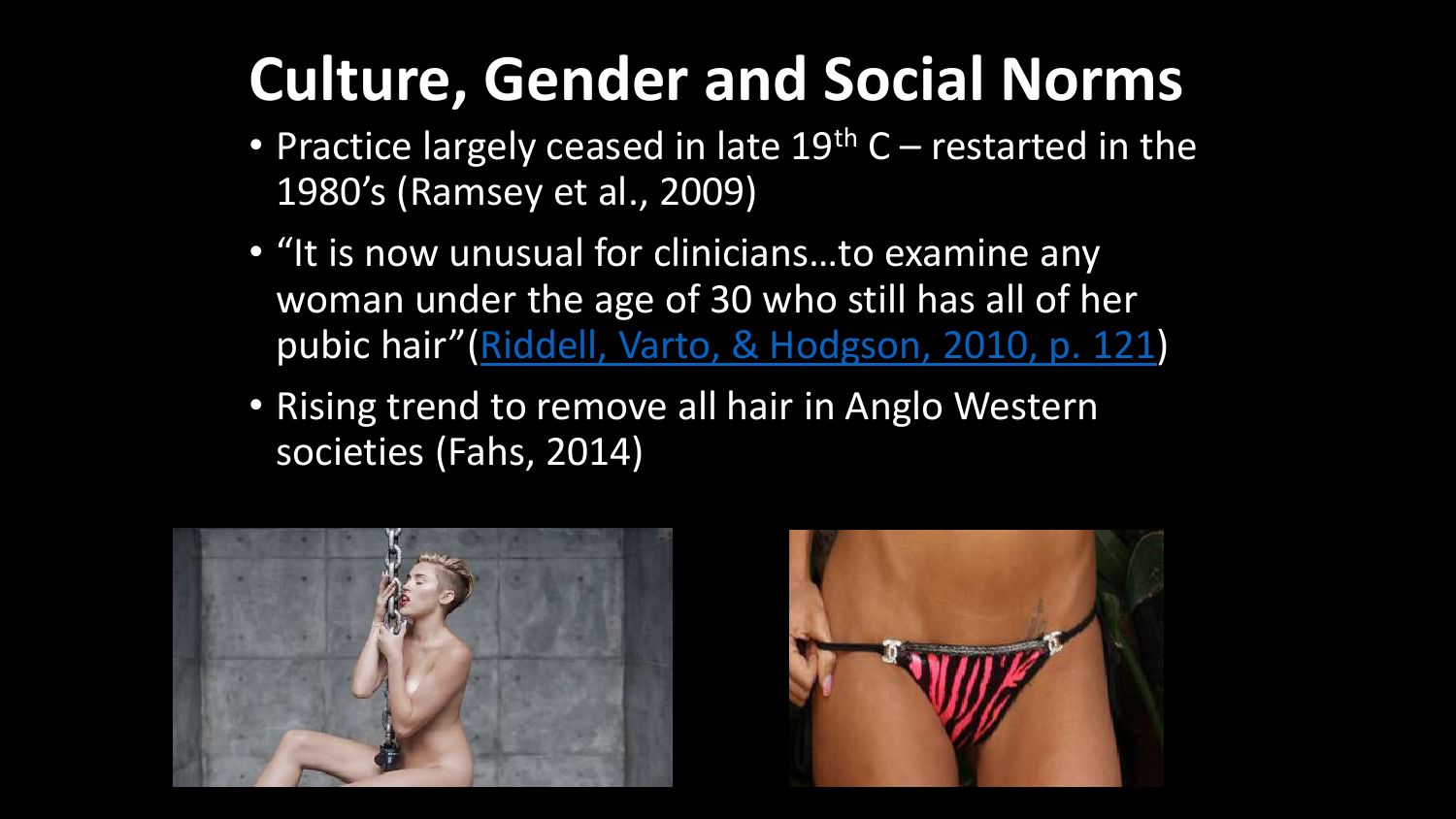# **Gendered practice?**

- 50% of women removed pubic hair from bikini<br>line, 30% removed all of their pubic hair<br>(Kiddell et al., 2010)
- For men, the parameters for body hair display<br>are wider (Lewis, 1987), but they may be<br>narrowing (Hildebrandt, 2003)
- "the gender gap in body hair removal...is<br>narrower than you might think"<br>(CristenConger, 2011)
- Less social and psychological castigation,<br>except perhaps for back hair (Boroughs, 2009)



**Manscaping?** 

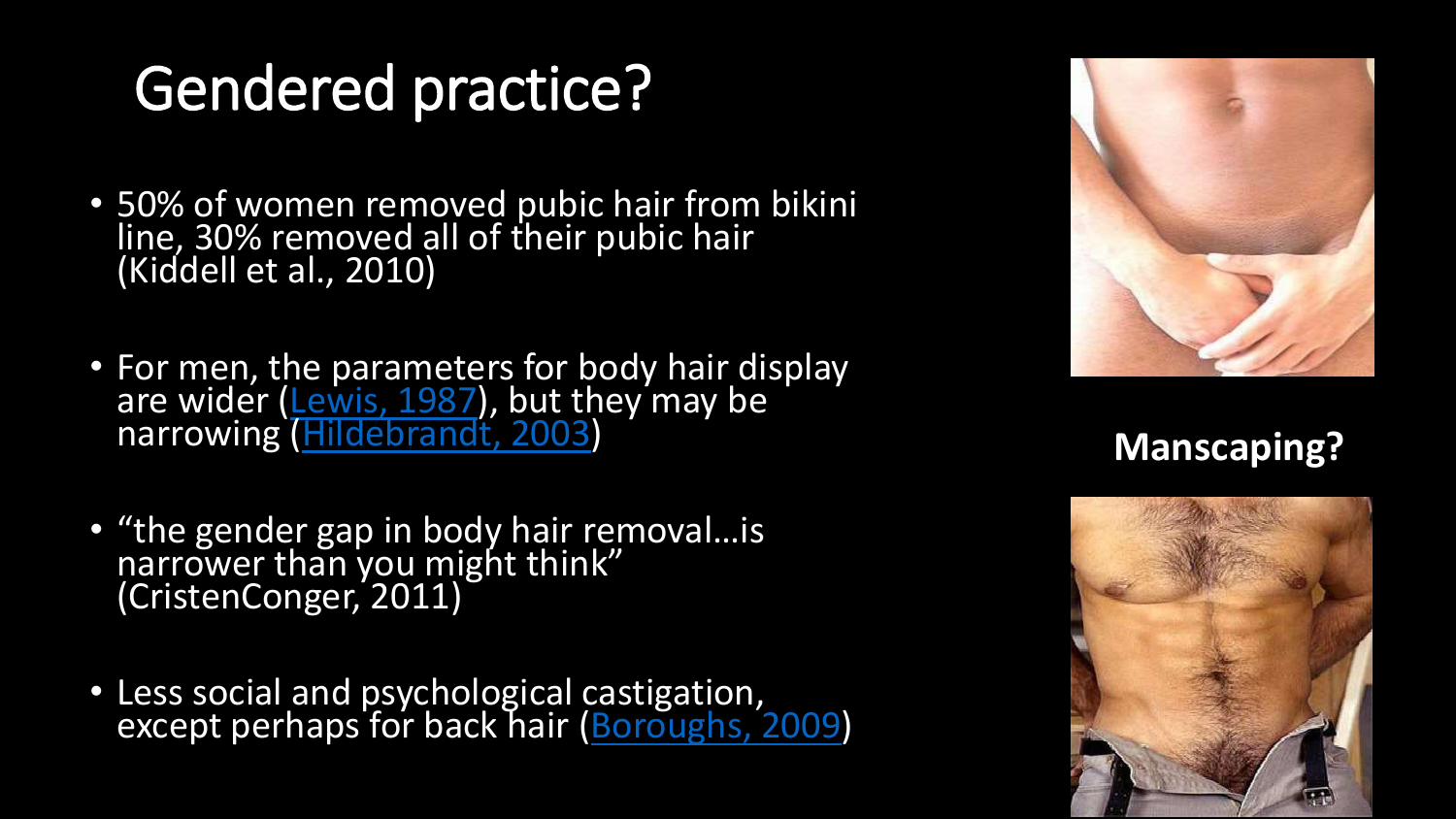#### Media influence

• **Do media factors influence perceptions of the idealised female body image?**



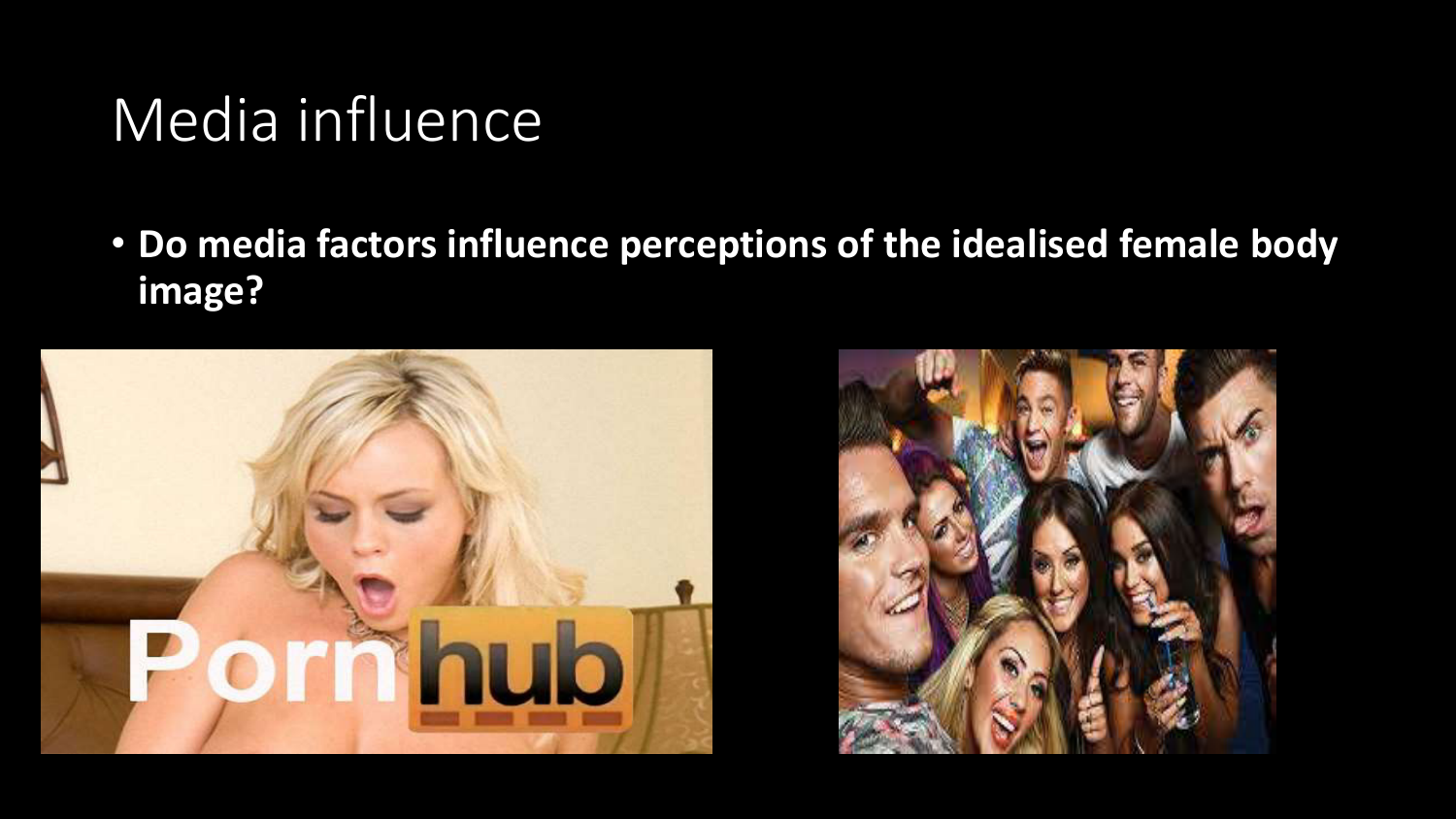## Media influence





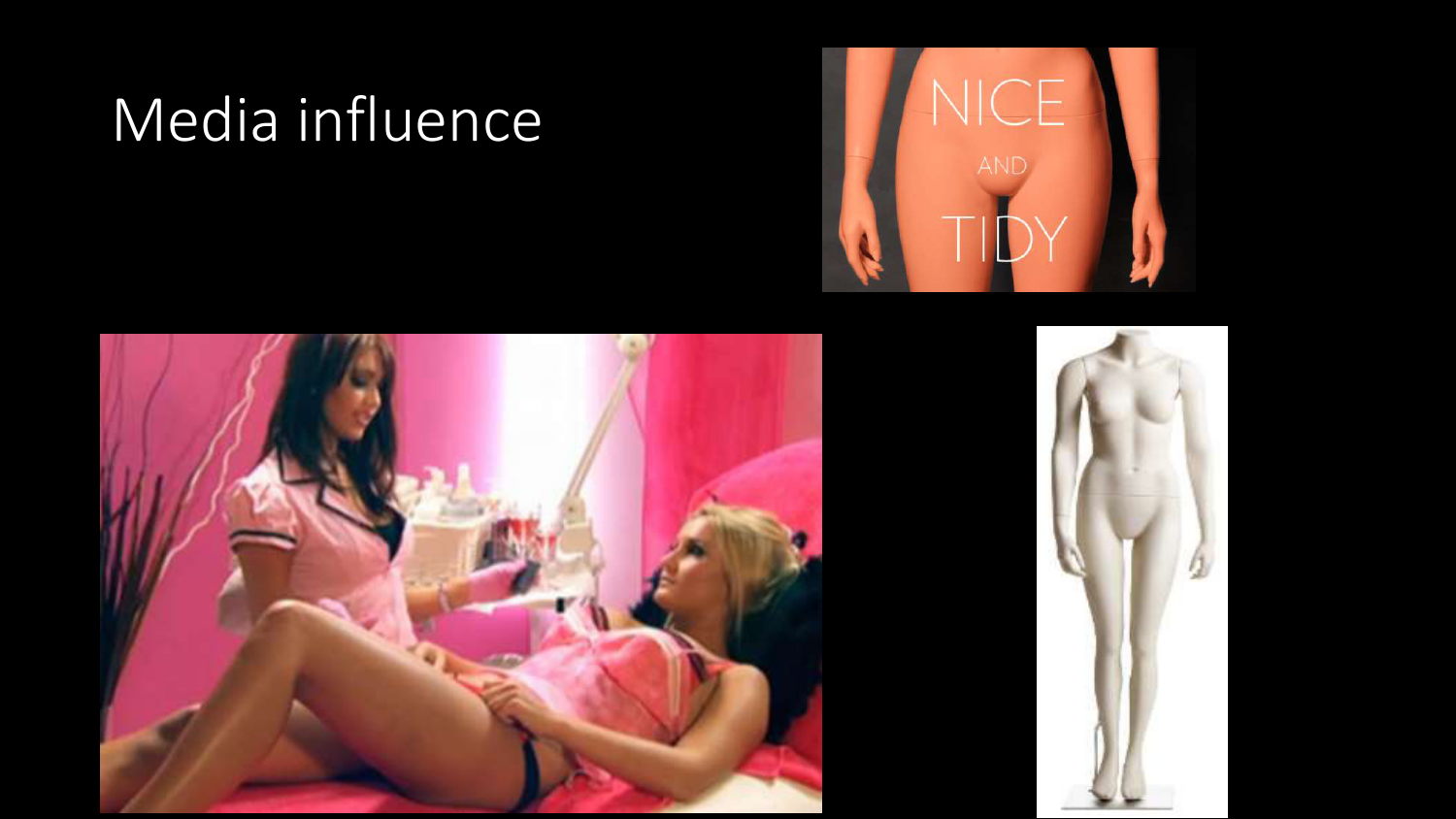# Braun et al., (2013) TA - Five key themes...

- Choice: "I don't think people should have to remove some pubic hair to conform to societal expectations, but personally I find it easier to conform than make a public stand on pubic hair removal" (F)
- Visibility: "I think visible pubic hair makes others uncomfortable" (F)
- Cleanliness: . "pubic hair is not dirty but having less is cleaner" (F)
- Sexual Impact: "Could make aspects of sex (e.g., oral sex) easier for her partner" (F)
- . Physical attractiveness: "It's natural but I think it looks yuck on females." (F)

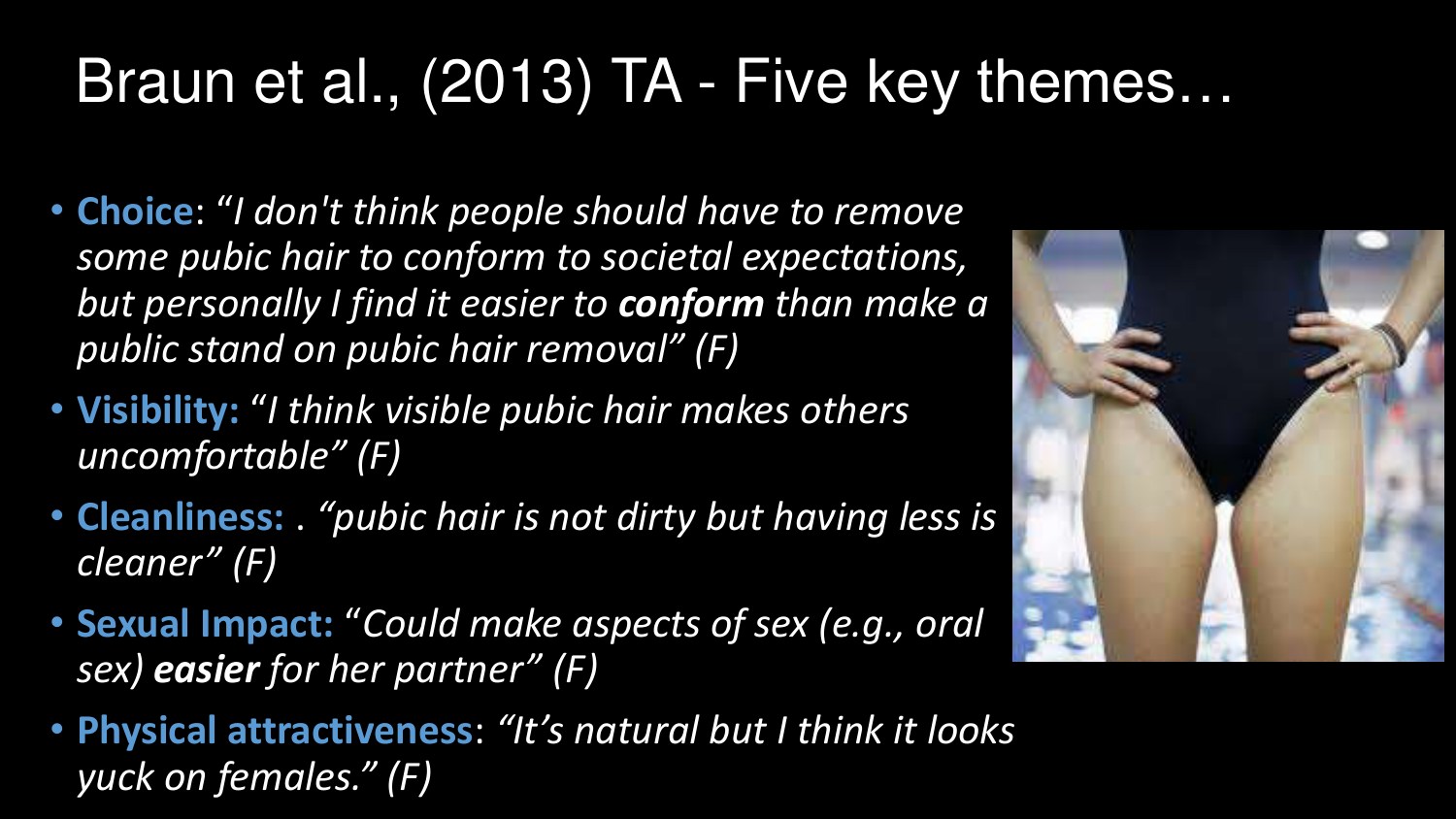# Methodology

- Participants:
	- 21 females aged between age 18 and 30 years (activity appears to decrease with age)
	- Differing disclosed sexual identities (still interviewing and transcribing)
		- Bi-curious
		- Bisexual
		- Heterosexual
		- Lesbian
- One-to-one, semi-structured interviews
- Full ethical approval from the Staff Research Ethics Committee at The University of Northampton
- Discourse Analysis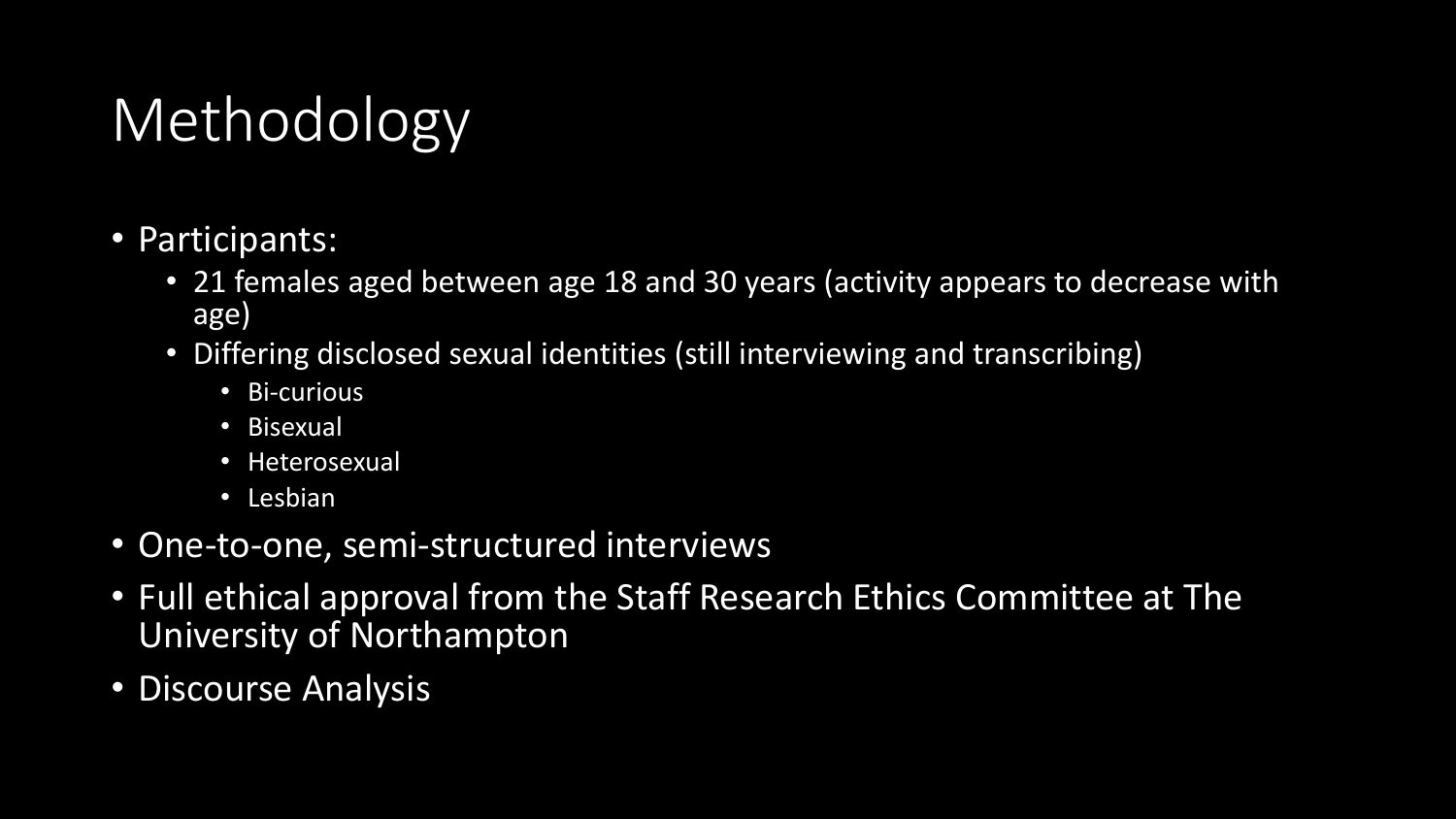## Areas of Interest from preliminary analysis

- Aesthetics/Hygiene
- The importance of complying to other people's desires in relation to shaving and sexual activities
- Shaving as a means of engaging in sexual activity or not (within casual sexual relationships and long-term sexual relationships)



• Surveillance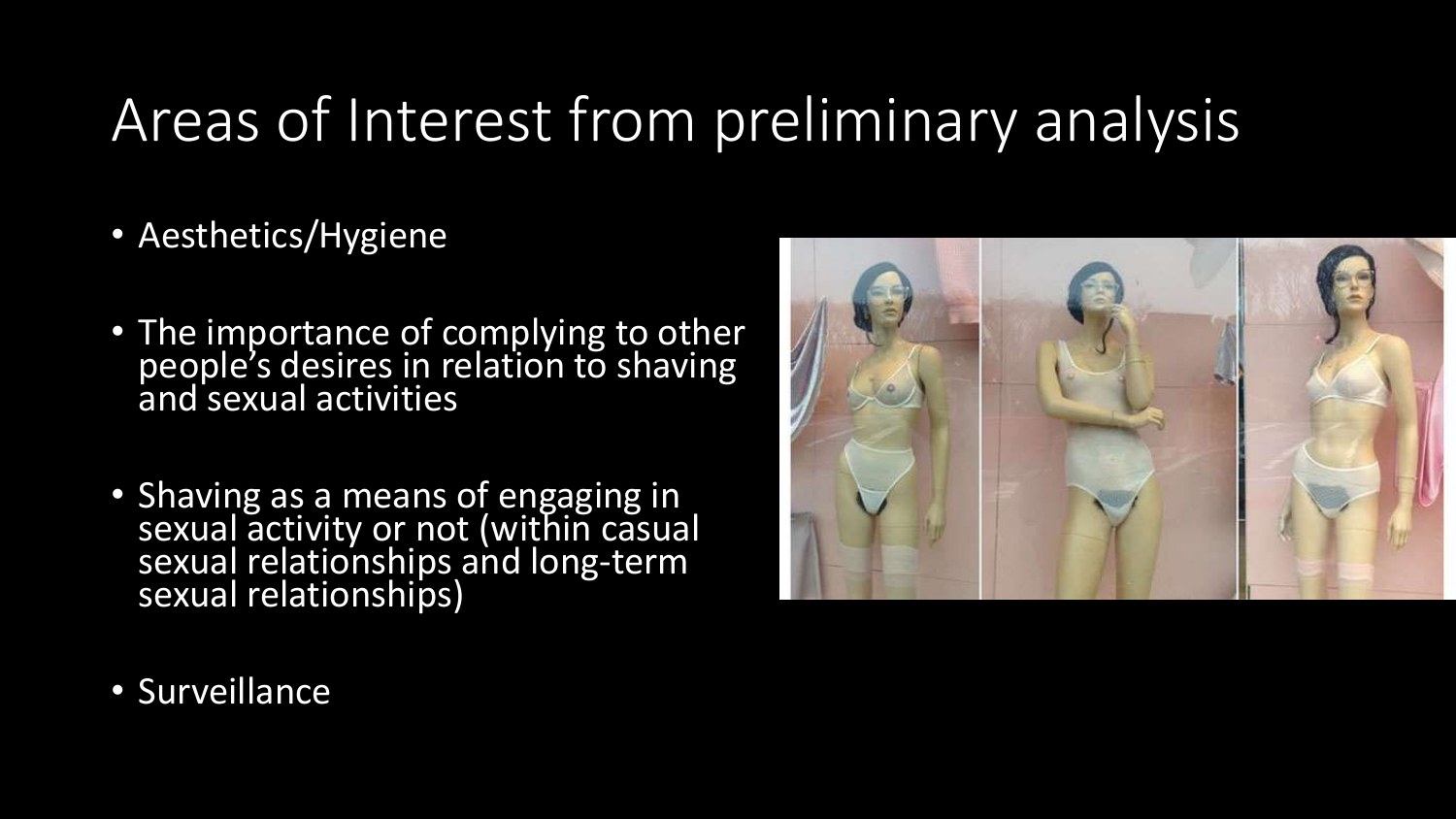#### Aesthetics/Hygiene

- ... and it just looks dirty and it is dirty and that's what people think because no-one has hair and most celebrities well all celebrities are so clean and shiny...there's not a great big bush of hair there and it looks like a fanny and you know every fanny's different but if you shave it, it's nice and little and all in place (Cassie, 18 year old, bisexual)
- ... everything's getting more exposed isn't it with the internet and obviously with fashion things are getter shorter and shorter and the last thing you want is to put a pair of high waisted shorts on and bend over and pshhh bush everywhere so I think there is definitely a pressure to be nice and clean (Judy, 25 year old, heterosexual)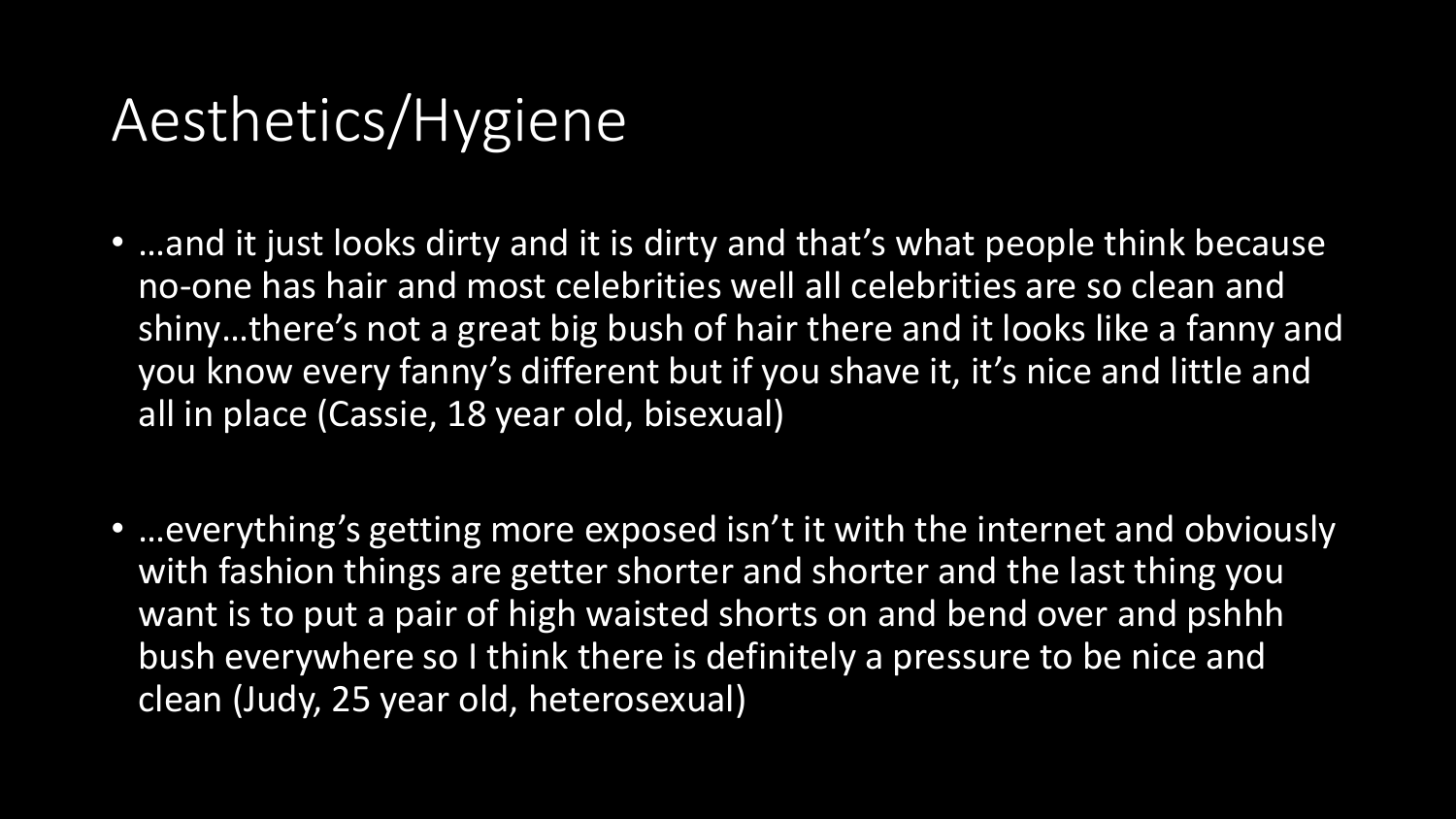#### Aesthetics/Hygiene

- ... I know it sounds cringey when I say it but girls obviously you have your periods and all that sort of stuff and it you've got a lot of hair down there you need to get rid of it cause otherwise then it clings on (laughs) (Charlotte, 19 year old, bisexual)
- ... because some people have said that when a woman is hairless it's perverted because they look like a young school girl depends which way you look at it really... I think in, in a male way when all of its gone it looks a lot better (pause) and you look clean, you don't look all ergh (Judy, 25 year old, heterosexual)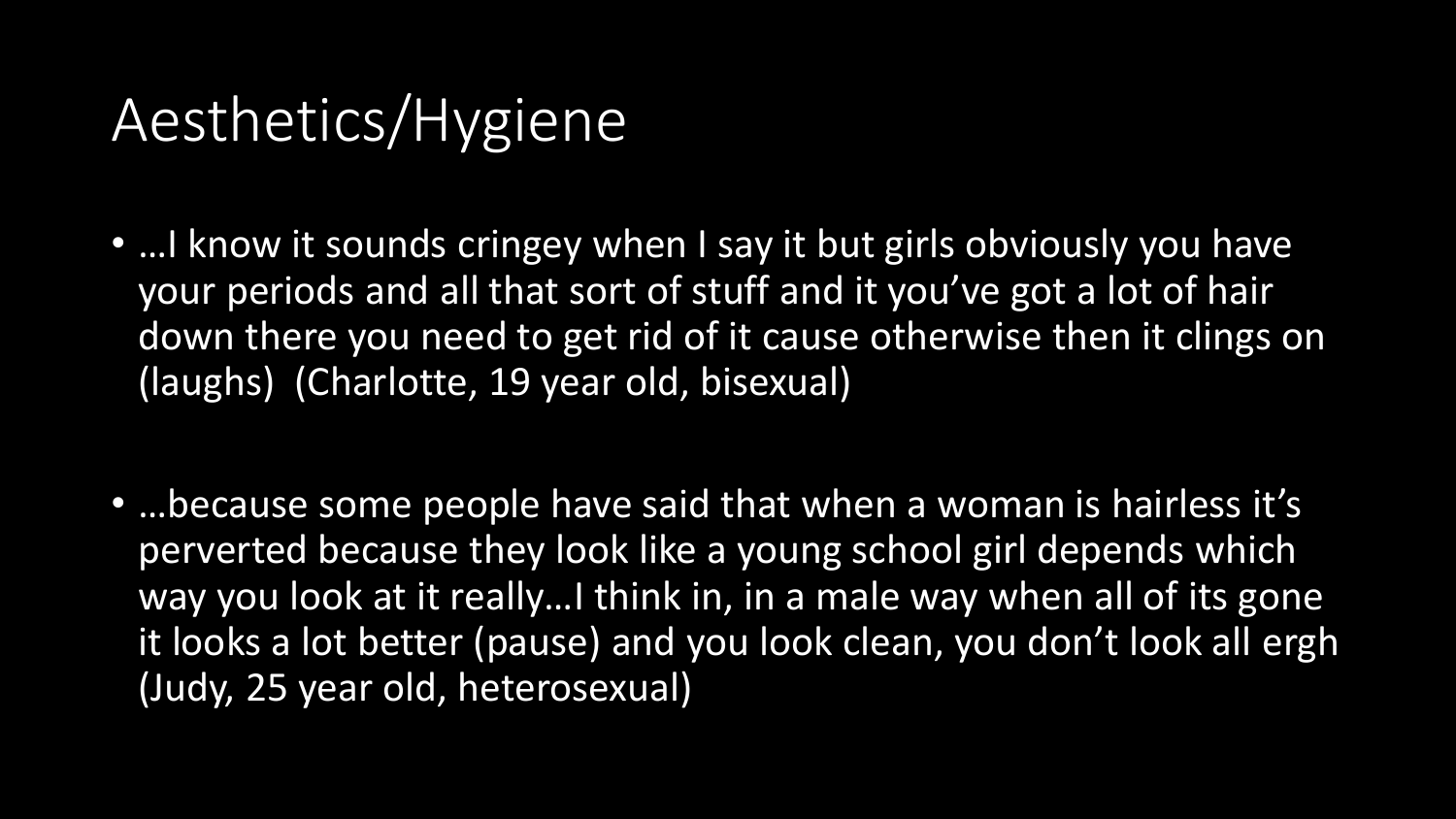#### Aesthetics/Hygiene

... like the idea of it doesn't really bother me like people can do what they want basically erm I can understand the reasons why people might do it erm if they think its kind of like if they think it's a clean thing I don't really agree that it is necessarily like completely a clean thing erm and like not shaving isn't or if its just like sexual pleasure or whatever doesn't really bother me they can do what they want but to me it's like I don't care like I don't care about having hair on my body erm I never really have erm and I'm quite open about that...(Lou, 20 year old, lesbian)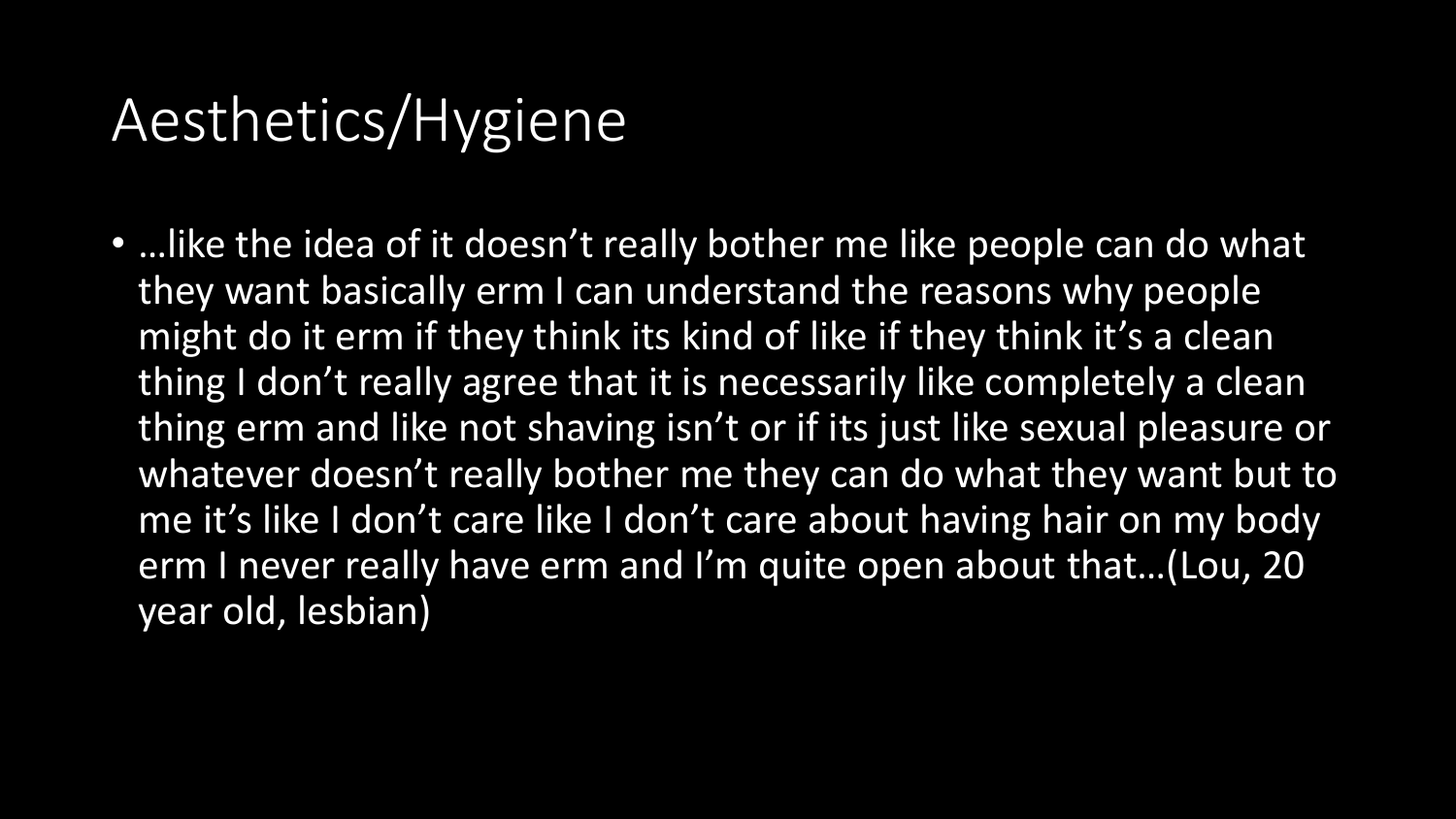#### The importance of complying to other people's desires in relation to shaving and sexual activities

- ... obviously males they've got all these porn sites haven't they and there all clean shaven...so they've got this idea that that's what its supposed to look like and if a girl doesn't do it in my head I think guys will think ergh you know that's not sexy...so I would shave (Anna, 24 year old, heterosexual)
- ... you don't know what a guy's reaction is going to be to and because there are some girls who never shave and are fine with it but I think if I did that what would a guy's reaction be and I would hate them to be like look there's too much going on down there and I'm not going down there (laughs) so yeah just to prevent any kind of rejection I think (Abigail, 26 year old, heterosexual)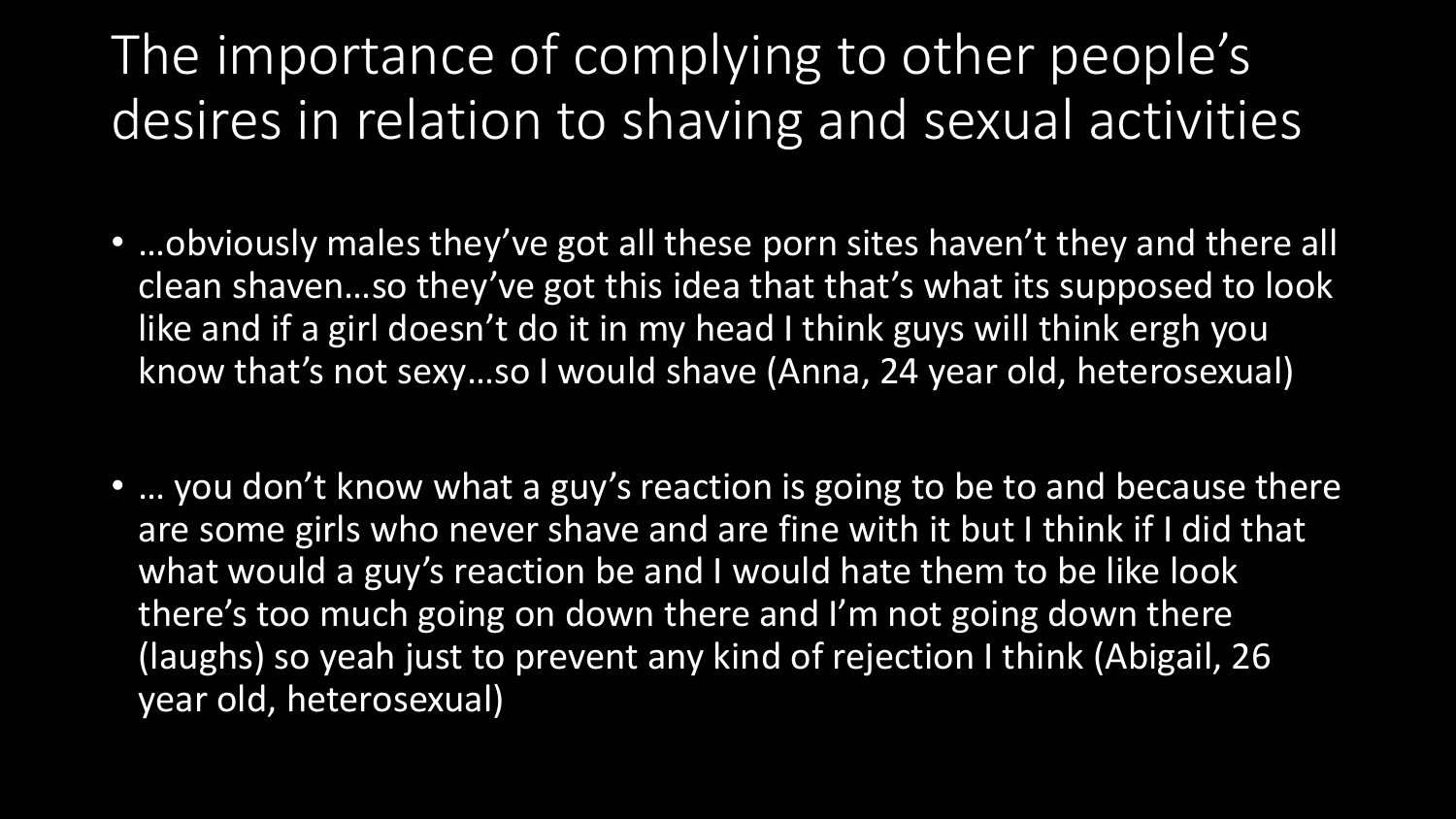The importance of complying to other people's desires in relation to shaving and sexual activities

- . I would like to but I wouldn't stop doing it because you know I know that my partner (male at the time of the interview) wouldn't be happy about it if I did so I feel like I couldn't... I mean its not exactly the most pleasant thing you know you can hurt yourself but they don't care because you know its what they want they don't actually think about how you feel about it at all (Charlotte, 19 year old, bisexual)
- It wouldn't bother me and my girlfriend sometimes trim and stuff but if we don't shave for a while then that is fine um we are both fine having hair down there... I think really it is a male preoccupation the no pubes bit (Lou, 20 year old, lesbian)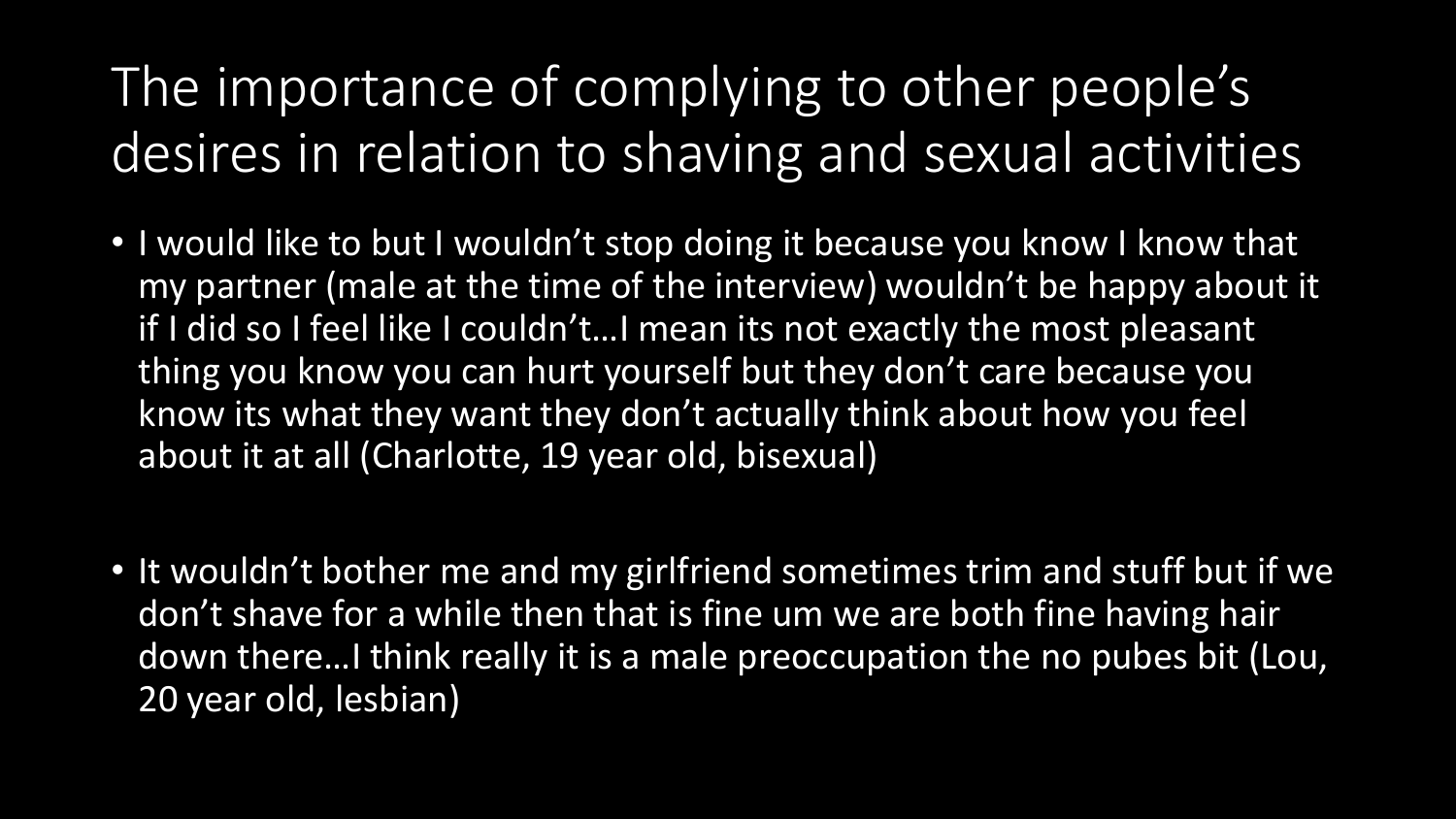Shaving as a means of engaging in sexual activity or not (within casual sexual relationships and longterm sexual relationships)

- ... if you're going to go down on a girl you are putting your face, your mouth, your nose in everything in all the pubes and it's just not very comfortable and I know people that have had pubes you know end up in their mouth and teeth...so I wouldn't lick a girl out with hair (Cassie, 18 year old, bisexual)
- ... he was like I'm not going down on you because you haven't shaved and he still touched me and everything like that and had sex with me but he ended up going down on me anyway so (slight laugh) but I think they think that they mind until they get horny (laughs)...no he trims a little bit and he used to until he made that comment at me and I said well how about you trim or a I won't give you a blow job (laughs) and now he doesn't mention my pubes (Katy, 19 year old, heterosexual)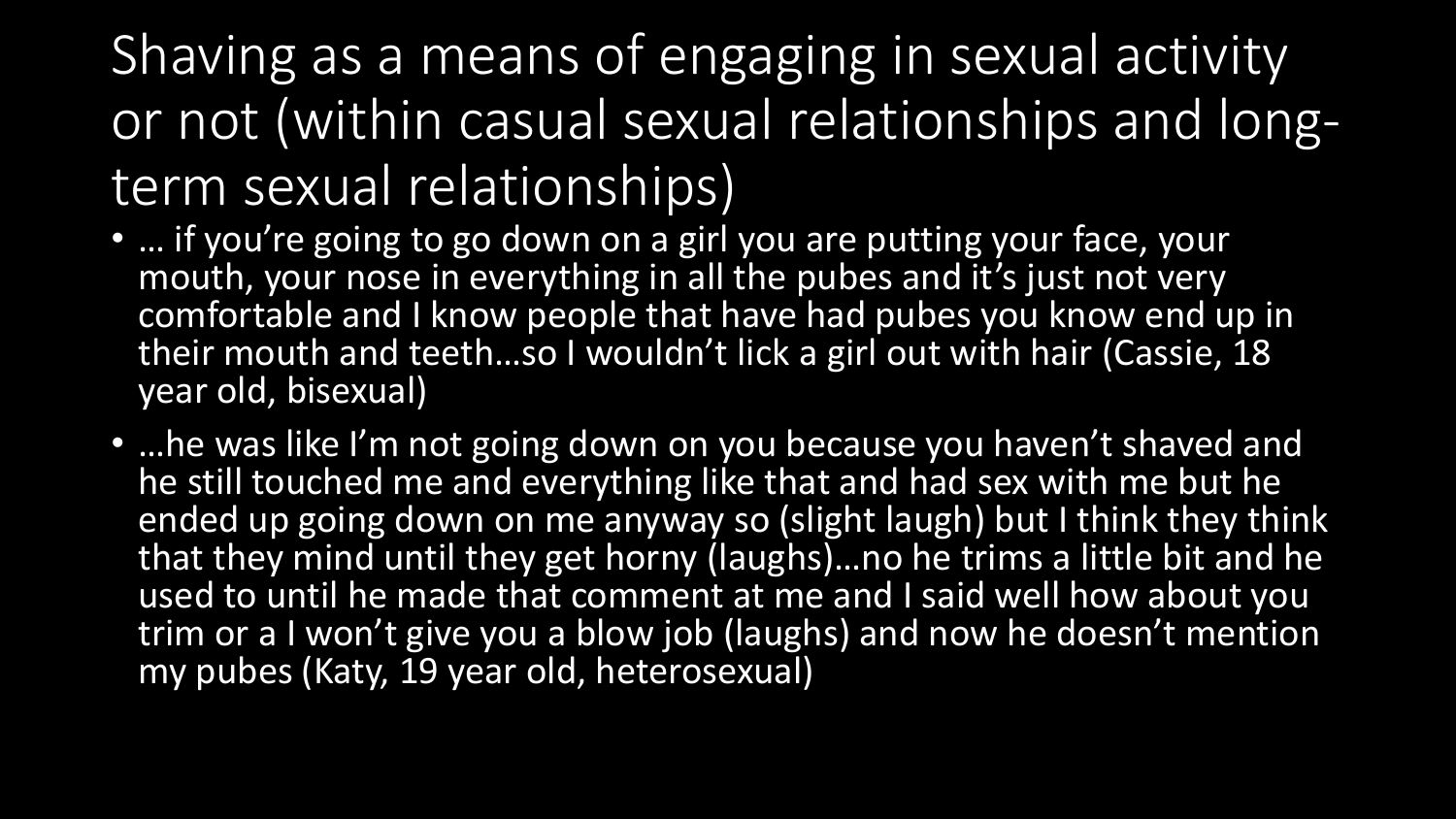Shaving as a means of engaging in sexual activity or not (within casual sexual relationships and longterm sexual relationships)

- And well if I am going into town on um a Friday night and I haven't shaved then no I won't have sex with a guy and I do that on purpose sometimes you know don't shave because then that would definitely stop me having a one night stand you know to be judged in that way as being messy (Abigail, 26 year old, heterosexual)
- Well if I have a one night stand then I quickly nip to the loo wherever we are and before we start um doing stuff and I go and shave it off really quickly so that there are no shocks for the guy (Amanda, 20 year old, heterosexual)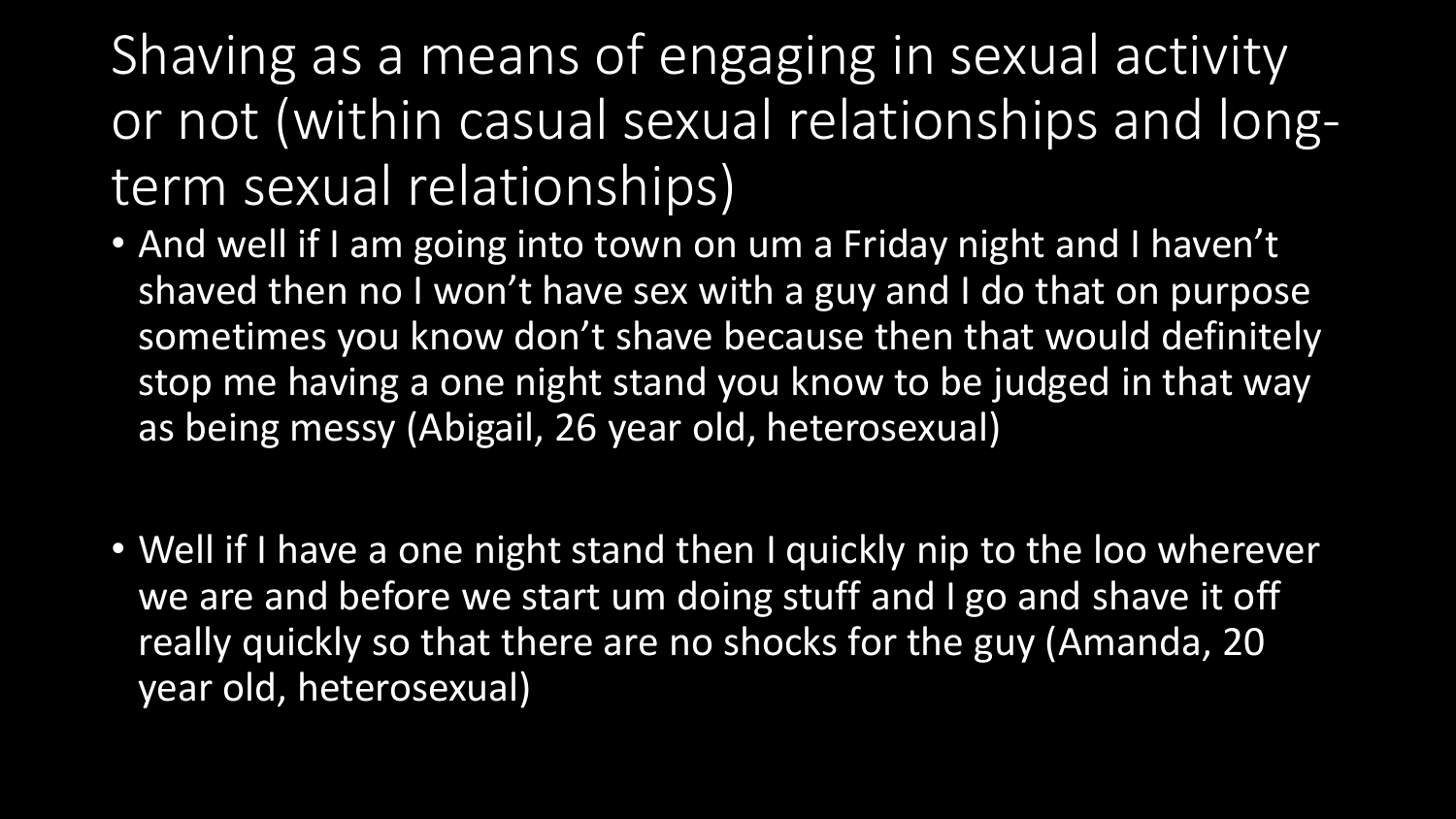Shaving as a means of engaging in sexual activity or not (within casual sexual relationships and longterm sexual relationships)

• I've only had sex with one person and that's my girlfriend so I'm like comfortable enough that if I didn't shave for like two weeks they wouldn't care and I'd kind of care because like I'd rather shave because I like it more like but they their opinion doesn't really matter it's more my opinion of myself...but if it was a one night stand I'd be like eurgh God go home (Molly, 20 year old, lesbian)



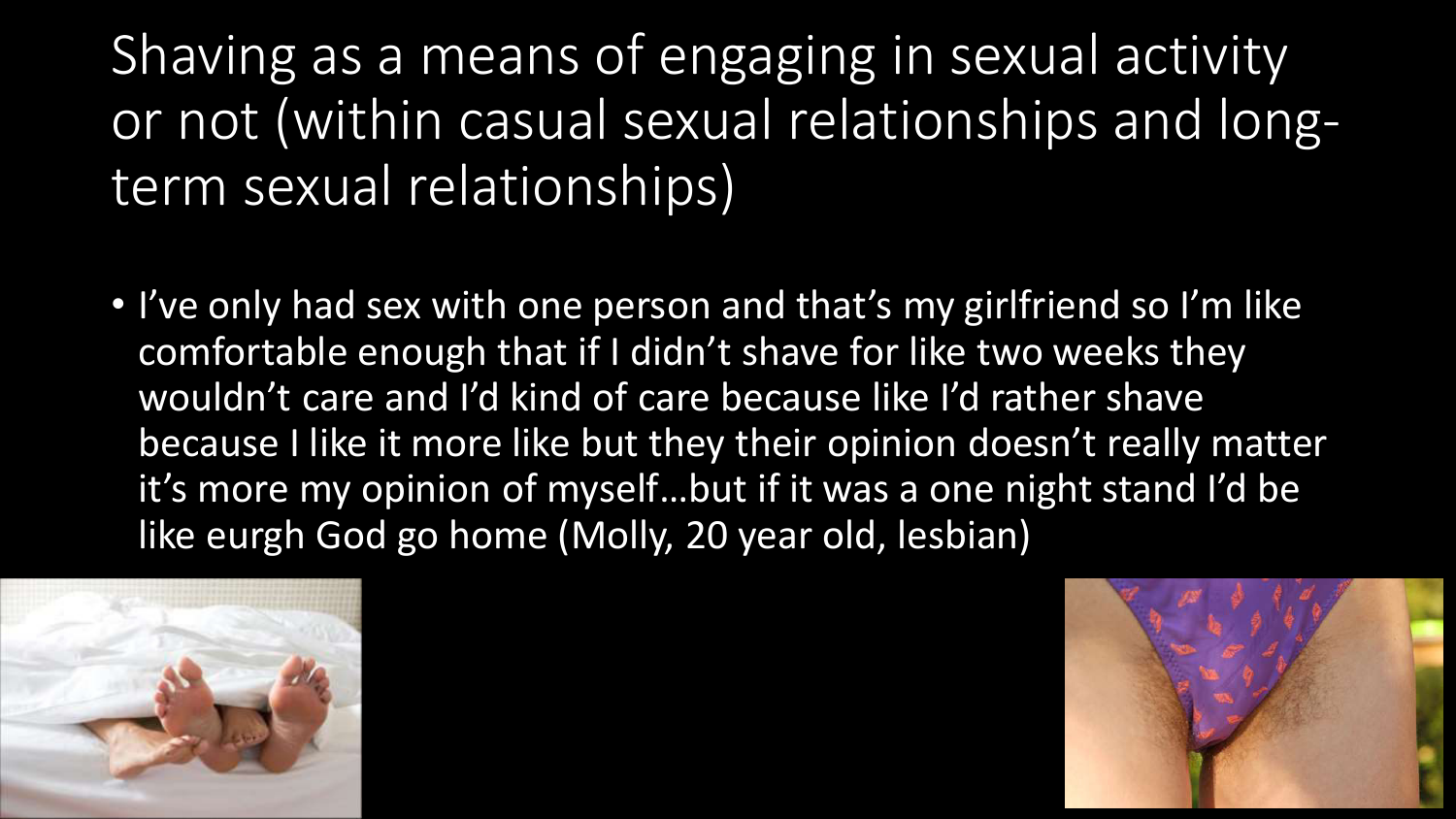### Surveillance

- ... you no like when I was in PE there was a girl that didn't shave and she got bullied it for it...so that's why you think eurgh I better shave so you end up shaving...because of the schools and bullying and it's all exposed enit (Judy, 25 year old, heterosexual
- ... my friend and this must have been about four years ago so we weren't old at all and we were down the river and my friend was wearing really short shorts and she was sitting like in a straddle position and you know the people that were with her said they could see little bits of hairs coming out of her and you know that was taken and was getting the piss taken out of her for ages and ages (Cassie, 18 year old, bisexual)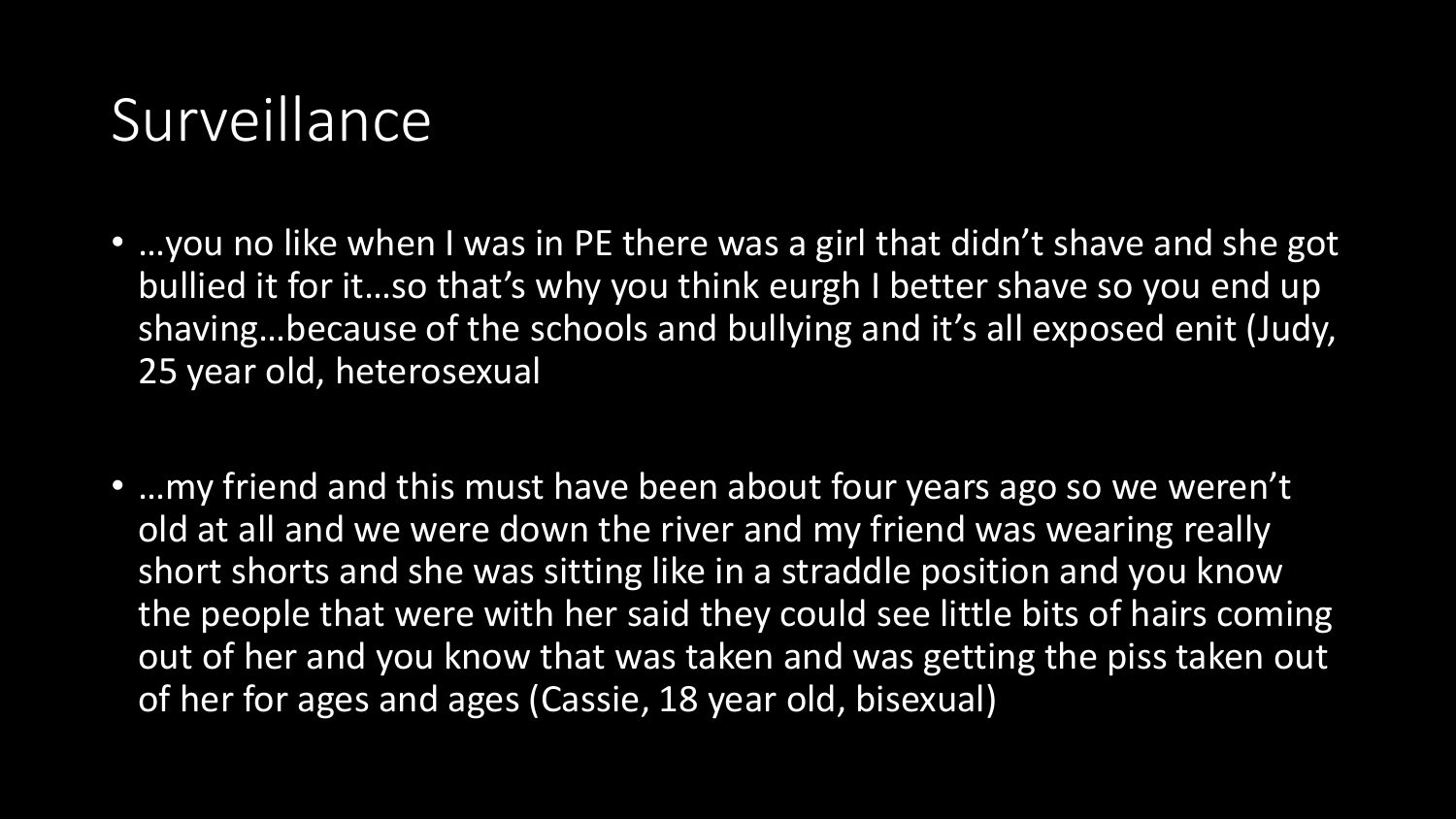## Surveillance

- I felt a pressure when I was younger because it was just the thing that everybody did and like in high school year 10, 11, its just you I don't know I followed the norms more then but now I just I don't care if like the whole world decided that they were going to not shave I'd still shave (Molly, 20 year old, lesbian)
- ... there was a girl who never used to shave but you know everybody knew in the year because the girls would come out of the changing rooms and say eurgh her pubes are sticking out of her pants and it's like so what and we were like 13, 14 years old (Cassie, 18 year old, bisexual)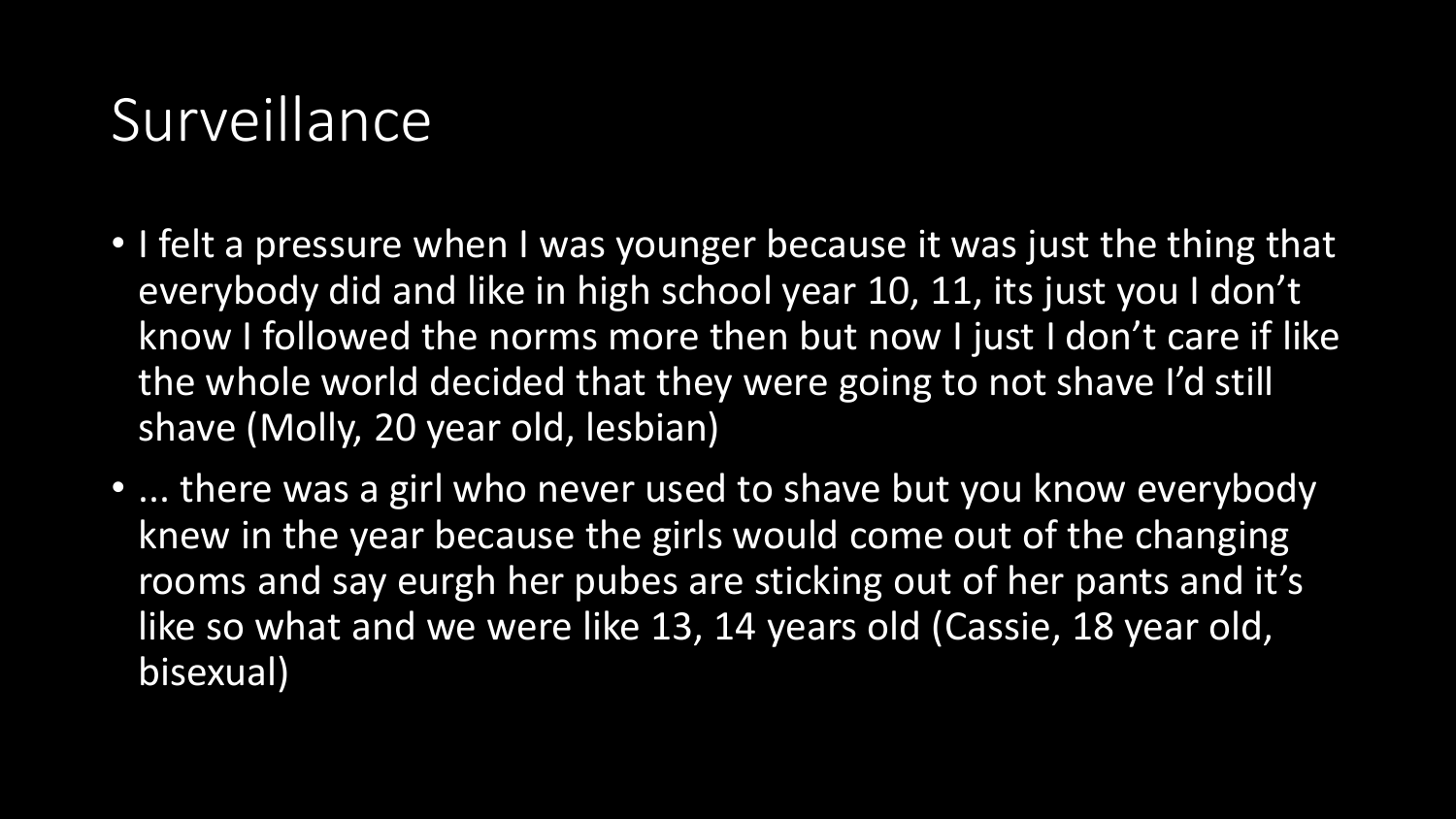#### Surveillance

• more so and I think that especially when in school days and the boys would get involved because I think they think it's hilarious because it's a fanny haha but it would all spring from girls bitching and it was the only way it'd get around because girls wouldn't bitch about and say you're having a sleepover or whatever and the girls saw something on somebody's fanny or saw it might have been a bit different or whatever and it doesn't take much for that girl to kind of go and bitch to someone else but it's probably because they've got something wrong with their fanny and it's like a domino effect really (Dee, 20 years old, bisexual)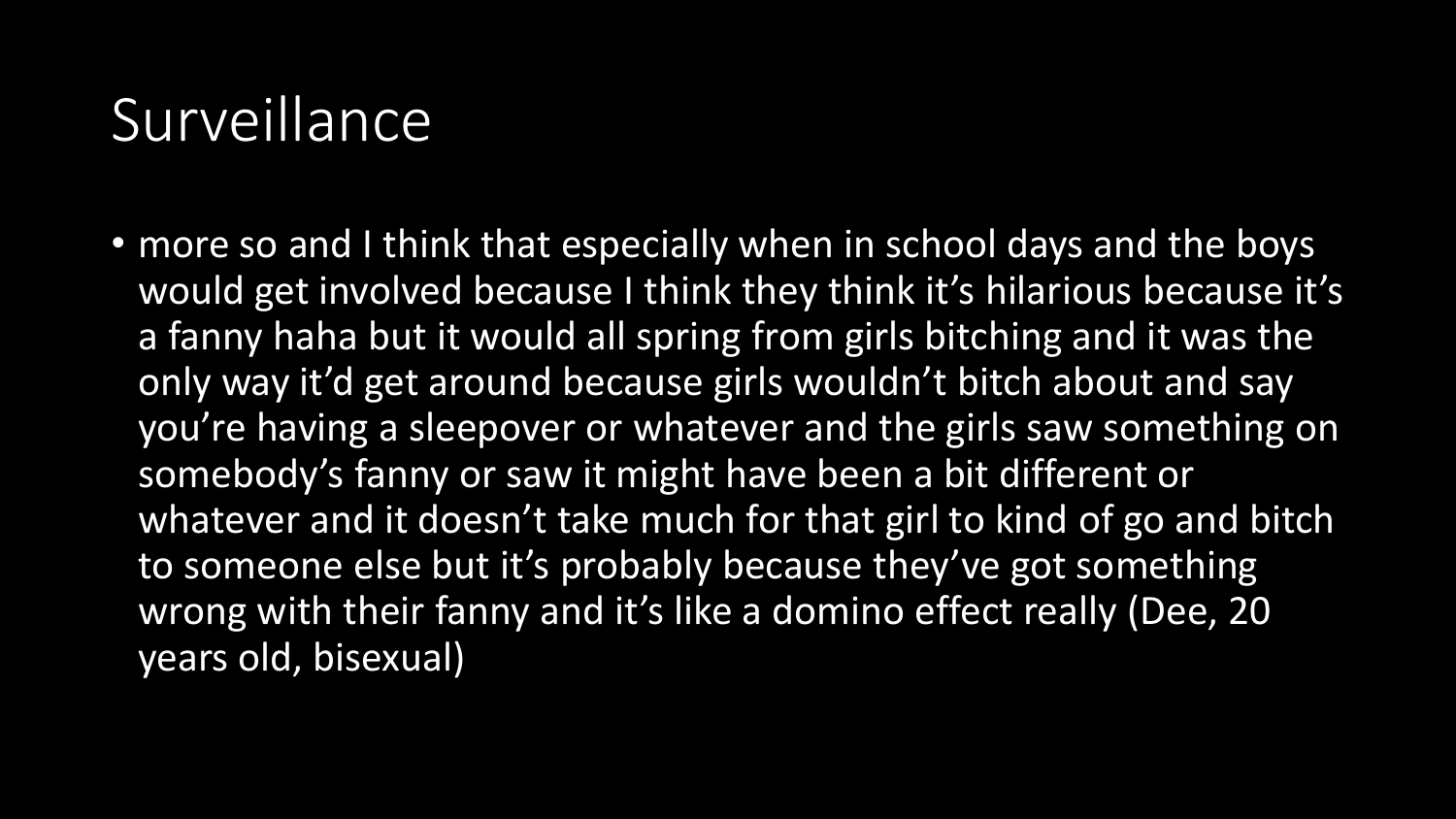## Summary so far...

- Issues around hygiene/attractiveness dominant discourses across all interviews
- The importance of other people's desires seemed to focus on participant's perceptions of what sexual partners would want – for males the dominant narrative here was fully shaved
- Shaving as a means of engaging in sexual activities focussed primarily around oral sex and again the perception of being clean and tidy. Males seen as the main driver in terms of sex and complete shaving – porn cited here
- Surveillance from interviews this particular issue was more enforced and noticeable during Secondary school years and lessened with maturation